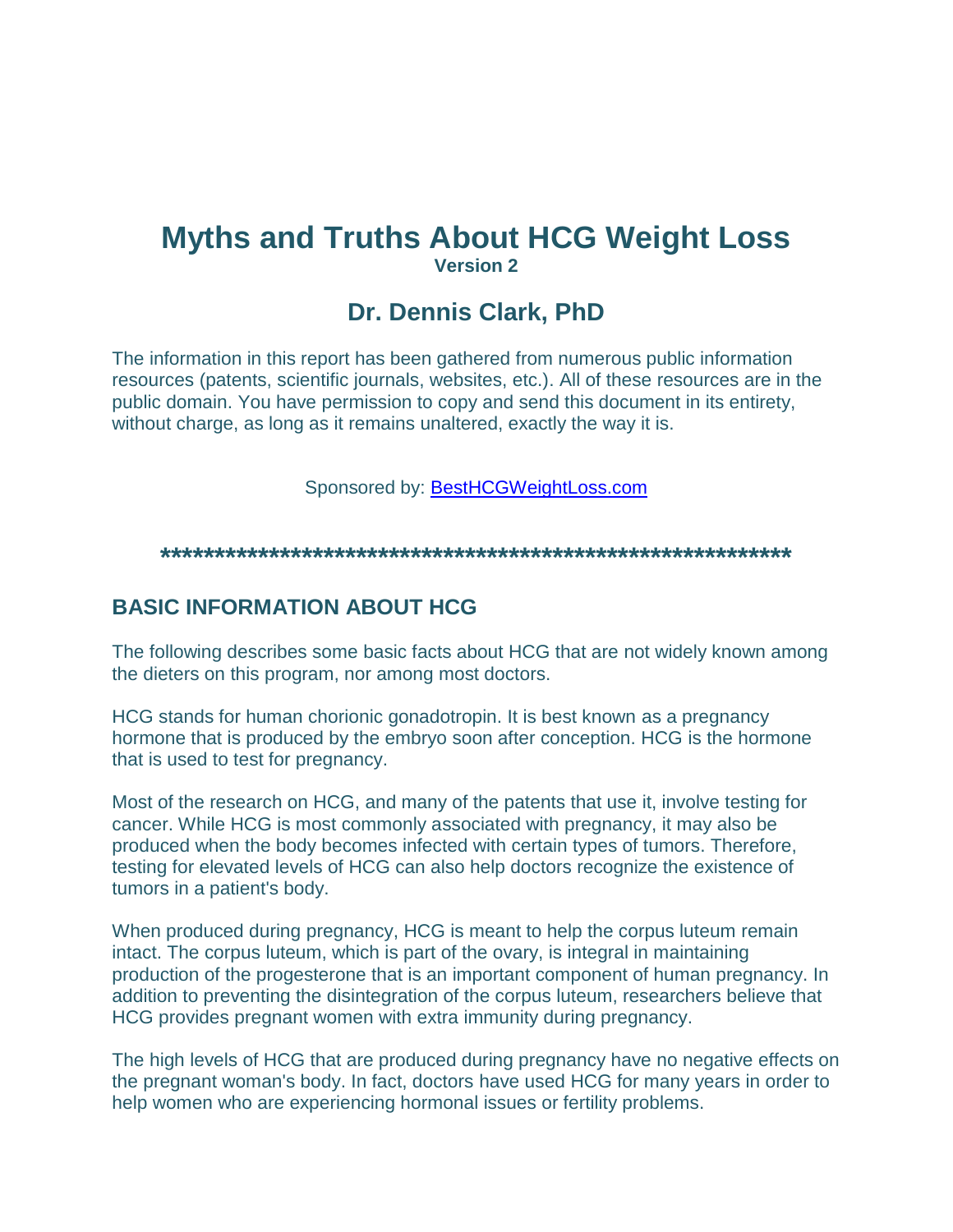More recently, however, researchers have found that HCG can actually help the body burn fat and can be used to aid in weight loss when combined with a healthy low calorie diet and a moderate exercise routine. This discovery confirmed the work of Dr. A.T.W. Simeons, who used HCG plus a 500-calorie per day diet to direct the bodies of overweight people to burn fat instead of muscle. Although HCG is associated with pregnancy, it can safely be used by both men and women that are looking to get their weight under control.

Several other positive side effects have also become associated with HCG therapy. These include:

Increased energy without experience a sense of nervousness Clearer thought processes Improved sleep at night Feeling less irritable

A few negative side effects are associated with HCG therapy, in spite of what some practitioners believe. These are generally mild and are not very troublesome to most people. They include:

Breast tenderness **Headaches** Edema

#### **HOW HCG IS PRODUCED**

Calling HCG a hormone often leads people to confuse it with steroid hormones such as estrogen and testosterone. HCG is biochemically nothing like these steroid hormones. Indeed, HCG is a protein hormone. Because it is a protein, it can be produced through genetic engineering as well as harvested from the urine of pregnant women. Pregnyl, Follutein, Profasi, and Novarel are the brand names of HCG that is isolated from urine.

Ovidrel, on the other hand, is the brand name of the genetically engineered product. The production process involves growing Chinese Hamster Ovary (CHO) cells in large scale cell culture. These are the cells that have been genetically engineered to contain key human DNA for making HCG. Although the HCG that is made by CHO cells is identical to native human HCG, it is not complete. Nevertheless, most forms of genetically engineered HCG are as active physiologically as the full native form.

#### **VIEWS OF MODERN MEDICINE**

Generally speaking modern medicine has almost nothing good to say about HCG and weight loss. Some studies show positive results, and some studies show no results in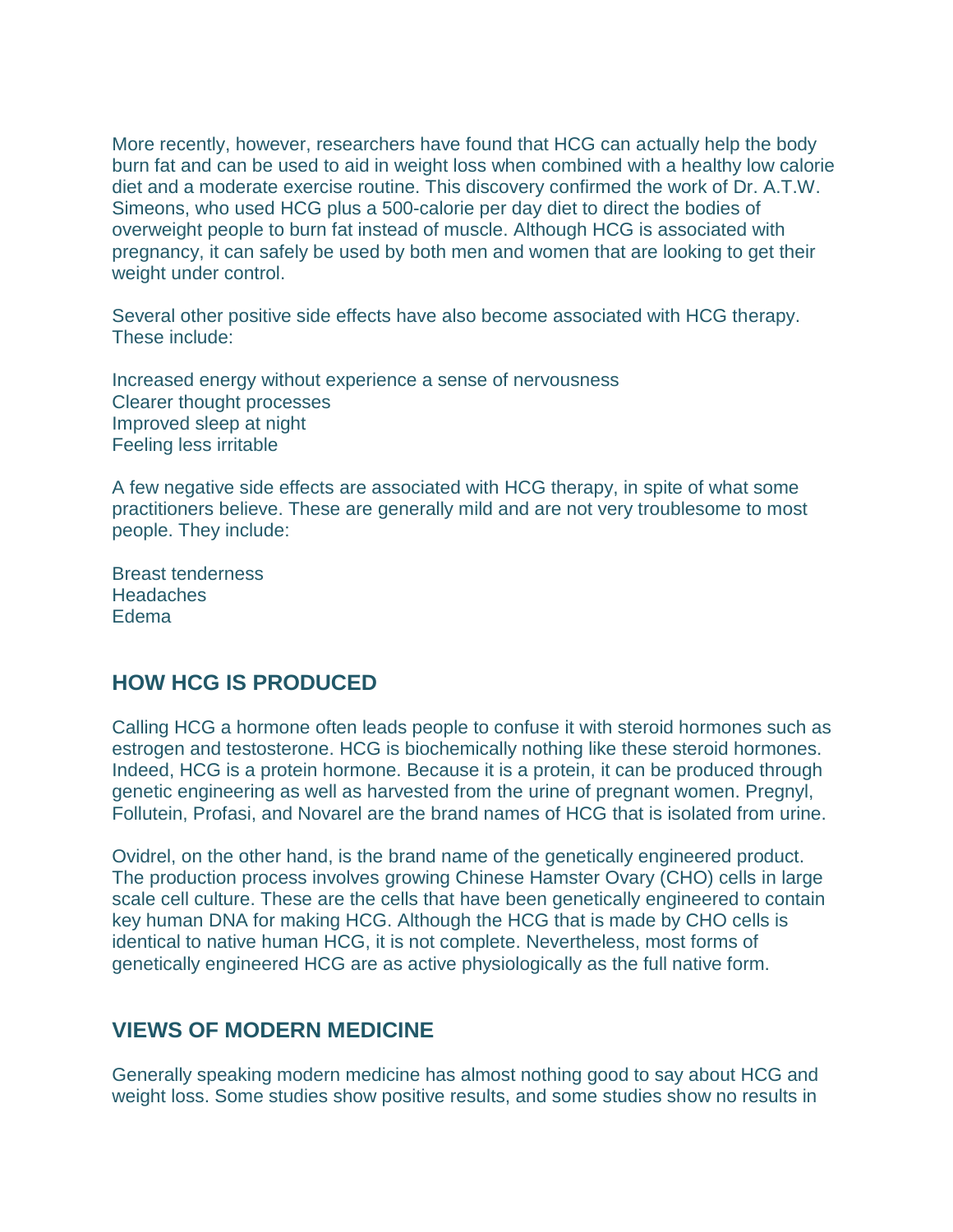comparison with placebo. Nonscientists, which includes doctors, have no chance to really know what the truth is by reading this body of research. A quick survey of physicians" websites shows a majority of doctors to be against it. The key to understanding research, however, is to know exactly how an experiment was designed, how the researchers accounted for variation among the subjects, how the experiment was carried out, the statistical techniques that were used to analyze the data, and the validity of the conclusions in comparison with the results.

Unfortunately, it is very difficult to get at the truth, even in scientific publications. Medical bias exists against treatments of any kind that do not make money for pharmaceutical companies. Many books have already been written on this subject, so there is no need to review the details here. Virtually all significant treatments outside mainstream medicine that offer real benefits to human health have been suppressed. When the FDA starts to see the HCG weight loss program to be a big enough threat to mainstream medical money, politics will take over. You will see a propaganda campaign against it, and the FDA will ban it completely for use in weight management. The FDA is very good at enforcing mainstream medical views such as the one against HCG for weight loss.

#### **WILL HCG WORK FOR YOU?**

The grass roots use of HCG in weight loss is growing fast. Local radio stations are advertising the program in spas and clinics. Hundreds of blogs and forums on the internet expound on the miracle of HCG. Kevin Trudeau and his "Weight Loss Cure" book and products are getting a lot of attention because of his infomercials and intense marketing. Positive testimonials are pouring in by the thousands.

None of this information, nor the dim views of modern medicine, can predict with certainty whether any one person will get the desired results on HCG. The creator of the program, Dr. Simeons, never had 100% success. On a more personal level, I dropped 20 pounds and 5% body fat in the first three weeks on the program. This just means that I know it works based on personal experience. Other people around me have dropped anywhere from 15 to 40 pounds. On the other hand, I"ve watched closely those who have not been so successful. In every case the lack of success corresponded to not following the protocol closely enough. This, by the way, is the root cause of scientific experiments that give negative results – i.e., an experimental design that does not follow the protocol exactly. (Biased scientists are famous for doing that, which means they get the results that support their bias. You will have to trust me on this one, since I have been hanging out with scientists for more than 35 years, and I know I've been guilty of bias, too.)

The answer to the question, therefore, is that you must find out for yourself if you want to know for sure whether HCG will work for you. By the way, you will also be like scientists who have a bias before designing their experiments. Your bias will influence the success of your own experience on HCG. Research on even the most hardcore prescription drugs shows that personal belief about a treatment influences its outcome.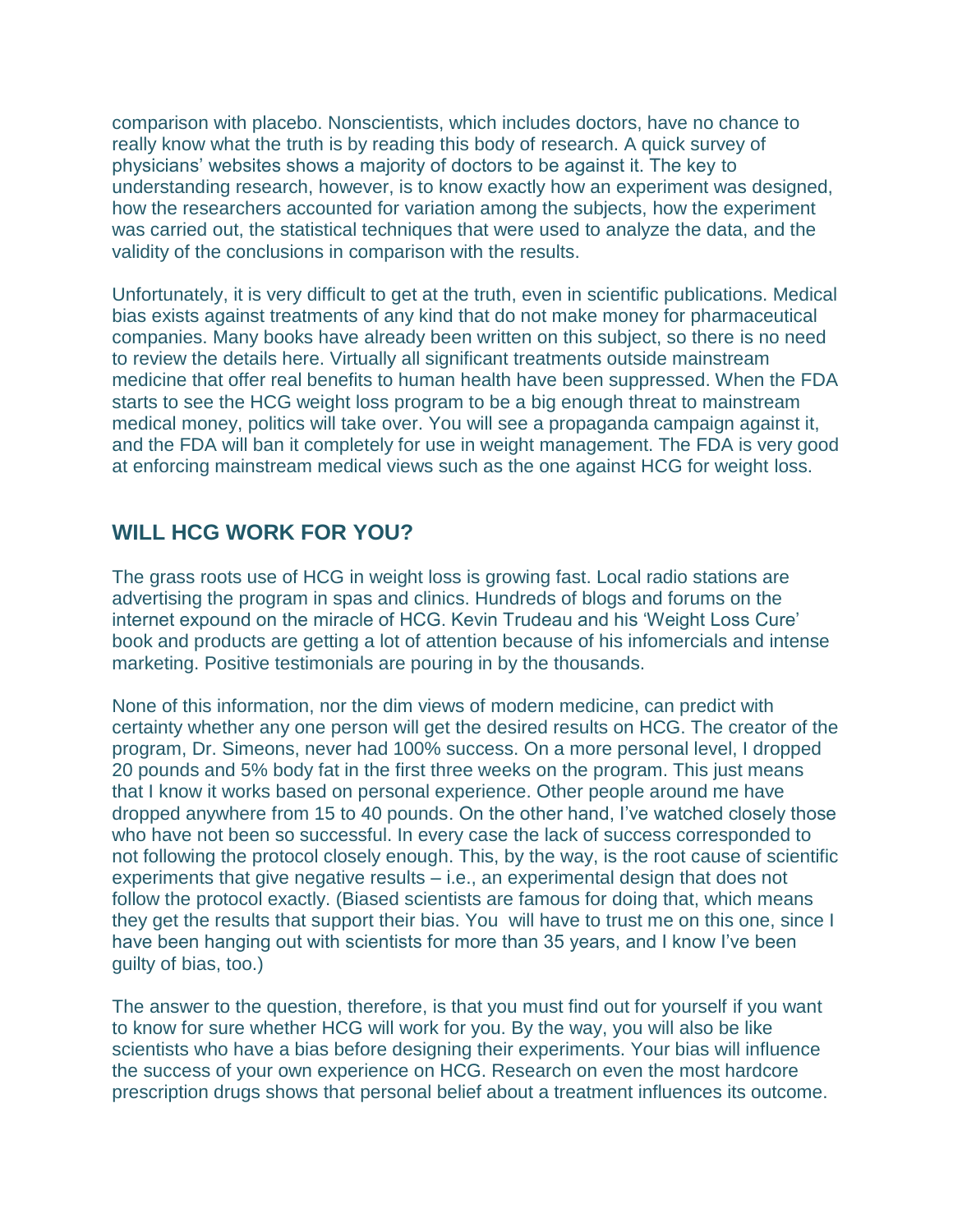Not even the most highly acclaimed, powerful drugs have 100% effectiveness in everyone. Your success with HCG will absolutely be better when you believe it works. This is not a placebo effect. This is simply the power of the mind to control physiologically processes.

### **WHY HCG WORKS**

A lot of nonsense is being thrown around about why HCG works. The bottom line is that this hormone evolved to direct the bodies of pregnant women to use their own fat as a source of calories for the developing fetus. Dr. Simeons simply discovered that this hormone will do the same thing in women who are not pregnant, as well as in men. It directs the body to use up calories from fat. That is the fundamental explanation.

The way that HCG works is, of course, much more complicated. Dr. Simeons explained that it influences the hypothalamus of the brain to guide the metabolism of fat. Although medical people have mostly ignored this explanation, a key discovery in 1994 about the master fat-burning hormone provides support for Dr. Simeons. This was the discovery of a hormone called leptin, which is also a protein hormone that directs the body to burn fat by communicating with the hypothalamus. This is the most significant scientific discovery on fat metabolism in the past century, and doctors either don"t know about it or don"t know what to do with it.

The key point here is from a recent scientific article in the Journal of Endocrinology (Aug. 2007): "...HCG significantly stimulates the secretion of the pro-adipogenic factor, leptin, from human adipose tissue." Nobody yet knows how these hormones work together, although the interdependence of HCG and leptin, plus insulin, is undoubtedly at the core of how we store and burn fat. It is also a delicate balance, since we can develop resistance to all of these hormones, which undermines our ability to use storage fat for energy.

### **BODYBUILDING, MANNY RAMIREZ, AND TESTOSTERONE**

Manny Ramirez was suspended for 50 games by Major League Baseball because he tested positive for HCG. The only reason that a physically fit male athlete would have HCG in his system is to restore testosterone levels after a steroid series. In Ramirez' case, this was the smoking gun pointing to the prior use of synthetic anabolic steroids, which are also banned substances in professional sports.

A side effect of steroid use (including the drug prednisone) is a lowered natural production of our own steroids, such as testosterone. The fact that the Ramirez incident was a source of much gossip and hand-wringing (especially by Dodgers fans) was great publicity, however, for knowledge that bodybuilders have had for a long time. HCG restores testosterone levels. In fact, this point was made by Dr. Simeons when he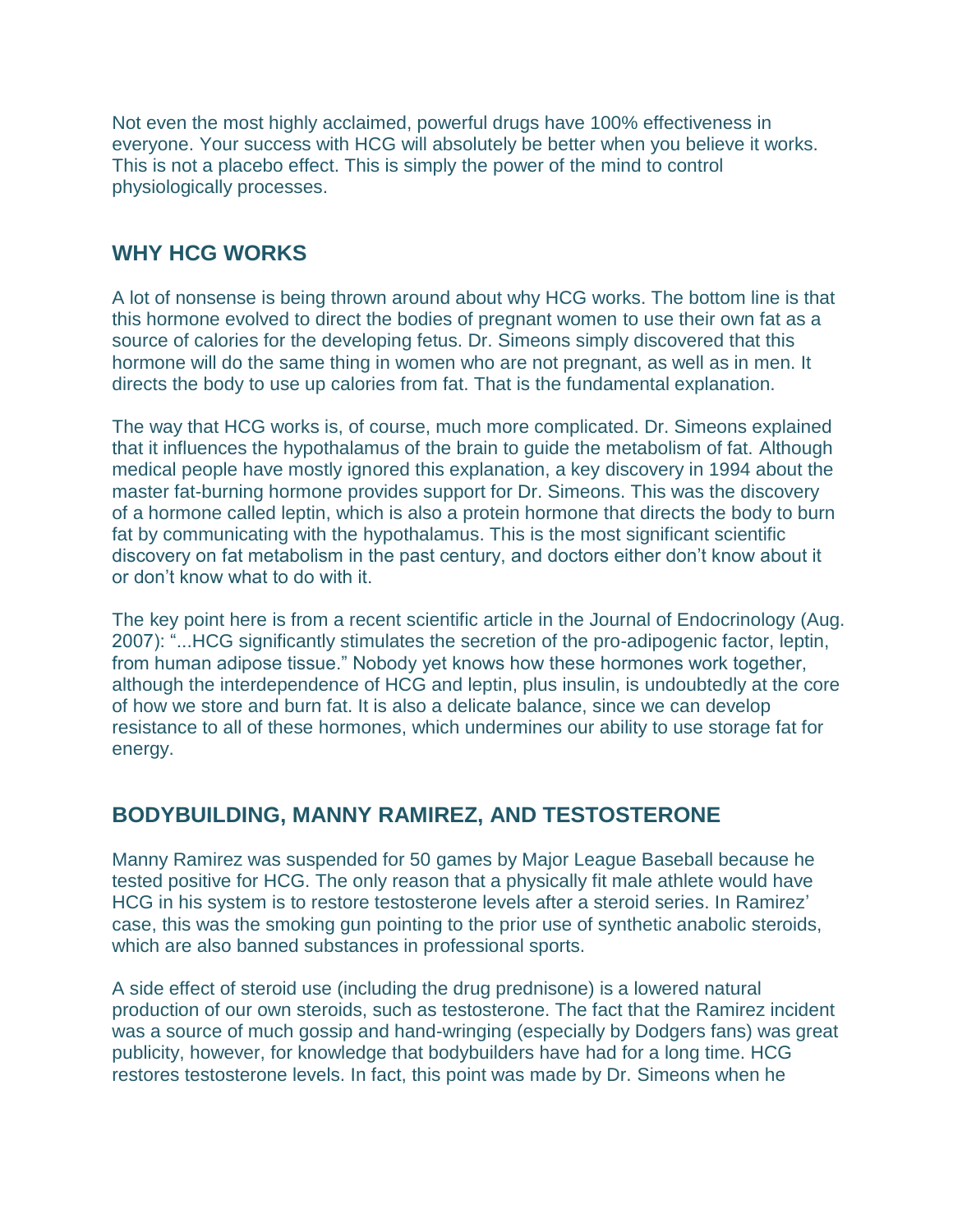mentioned that hormone balance in general is a consequence of using HCG for weight loss.

This is clearly one of the important facets of HCG therapy for weight loss. People in western societies such as ours march through life becoming estrogen dominant, or more specifically progesterone deficient. There are many reasons for this, and it happens equally to men and women. Hormone imbalance prevents people from ever getting their metabolism to where it should be for burning calories efficiently. HCG helps restore that balance.

By the way, most of the negative side effects associated with HCG come from the bodybuilding community. The reason is that bodybuilders are of the mentality that if a certain amount of something is good, then twice that amount should be twice as good. They use HCG in higher amounts than are used in weight management, so in this case too much of a good thing has negative consequences.

## **HCG UPDATES**

A huge amount of information is being generated about HCG, from the public as well as from the scientific research community. Keeping up with this onslaught is enjoyable for me because I can sort out the good stuff from the crap pretty quickly and pass on my analyses for the benefit of friends, family, colleagues, clients, and blog visitors.

There is plenty of information to keep me busy writing up a weekly update on HCG. You will be getting these updates if you have already requested this report through [BestHCGWeightLoss.com.](http://besthcgweightloss.com/) I provide them at no charge to you.

If you have received this article through some other means and want to receive my updates anyway, please feel free to visit the link above and submit your contact information so I can be sure that you get them in a timely manner.

### **BOOSTING YOUR RESULTS ON THE HCG PROGRAM**

Most of the information that is circulating on the internet fails to mention what you can do to get optimum results from an HCG Weight Loss Program. Getting and taking HCG for weight loss is just the beginning, and even that first step is full of pitfalls if you don"t know what you are doing. For that reason, I have created and tested a program that entails the following components for ensuring maximum health weight loss:

- 1. Sublingual (oral) HCG that is exactly as effective as injections
- 2. Set of critical supplements that boost nutrient absorption (a must if you are consuming only 500 calories per day), increase metabolism, and control blood sugar and insulin spikes that slow down fat metabolism.
- 3. Complete directions and recipes for getting the results you want.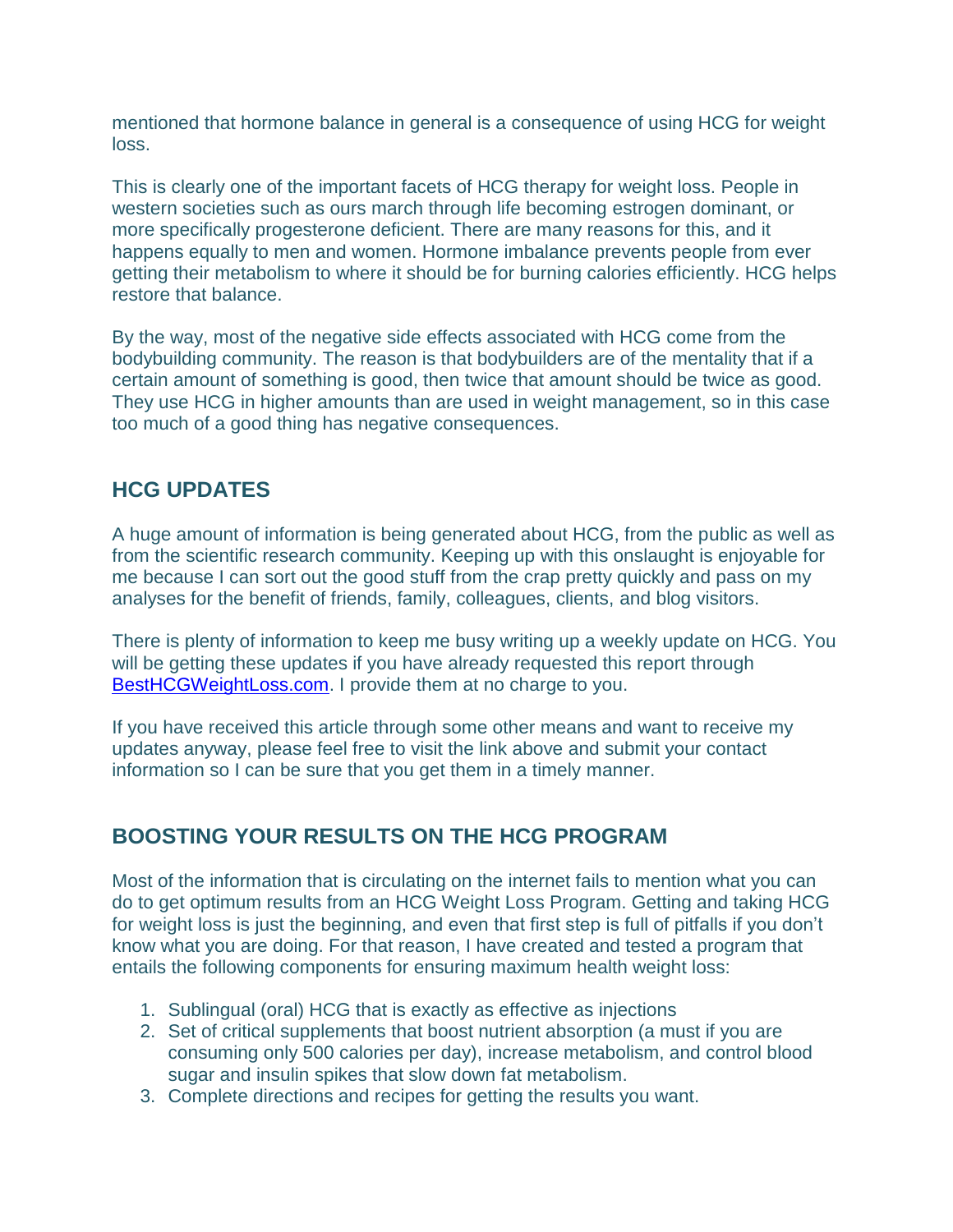4. Consultations and Q&A with professionals to guide you from beginning to end, step by step, to success.

See a more complete description of this program and how you can take advantage of it for yourself at [Doctors Nutrition Center.](http://www.doctorsnutritioncenter.com/arizona-weight-management-program.html)

### **PROBLEMS WITH AFTERCARE**

I have been very surprised lately about what people are doing after they finish their HCG diet series. Or, more accurately, what they are NOT doing. Too many folks have discovered, much to their chagrin, that the so-called 100% effective HCG Weight Loss Diet is not always as effective as promised. And that the claims that, once you lose weight on HCG, you will never gain it back.

In my research into the medical literature, I have seen plenty of negative results from professionally designed studies. Yes, even doctors can mess up this protocol! With any program, you have to do it the right way to get the right results. One study used a 550 calorie per day diet (instead of 500), which caused at least one subject to gain weight. Wow! It should have been no surprise that the non-HCG group lost the same average amount of weight as the HCG group in that study.

The topic of most interest to me lately, however, is lifetime aftercare. None of the people with whom I've spoken, who have done the HCG program somewhere else, seem to have received any counseling or direction on what to do for the rest of their lives.

It is obvious, of course, that going back to junk food overload is the wrong thing to do. However there are plenty of other foods that should be avoided, and plenty that are important for maintaining the target weight in perpetuity. This subject has become so important that, because of the absence of advice, I have begun to record a video series on what I call 'HCG Diet Aftercare'.

I think that this will be an effective and convenient way to get the word out on what's best for long-term success after HCG. After all, if you want to stay trim and healthy, you have to know the right things to do, then do them!

I'll keep you apprised of this new development as it nears completion.

It is also clear that almost nobody knows what the most important supplements are for maintaining metabolic rate, regulating the conversion of carbohydrates to storage fat, boosting your master fat hormone, keeping your GI tract healthy, and controlling that dastardly yeast (Candida) from getting loose and upsetting your whole balance again. You simply will not be able to get these benefits from food alone!

This could be the subject of a short book, although it will be part of my video series. For now, I'll just say that those of you who have already completed one or more series of